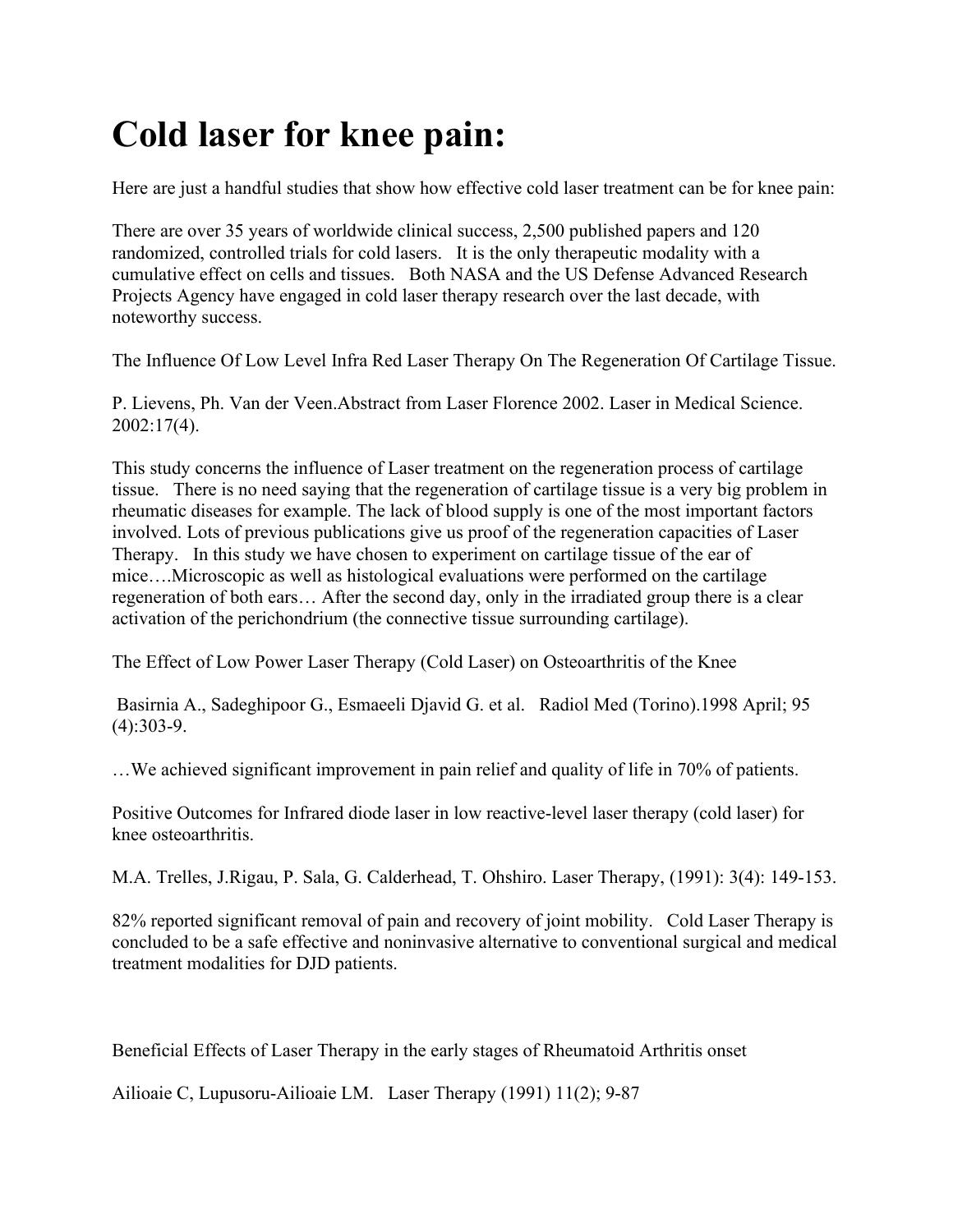The purpose of this study was to determine the effects of laser therapy in pain reduction and /or recovery of patients at the onset of Rheumatoid Arthritis, comparatively with the traditional nonsteroidal anti-inflammatory drugs (NSAIDS). Group 1 received laser therapy, Group 2 received placebo laser therapy, Group 3 was treated with only NSAIDS….The overall efficacy rate in these studies was 86% in the first group (who just had laser), 50% in the placebo group, and 40% in the NSAIDS treated group. After 4 months of treatment, our investigations showed the laser therapy group promoted the restoration of function, relieved pain and limited the complications of Rheumatoid Arthritis.

Improvement of Pain and disability in elderly patients with degenerative osteoarthritis of the knee treated with low power light therapy (cold laser therapy)

Stelian J, Gil I , Beni-Habot, Rosenthal M, Abramovici I, Kutok N, Khalil A. Journal American Geriatric Society. (January 1992) 40 (1); 23-26.

Low power light therapy (Cold laser therapy) is effective in relieving pain and disability in degenerative osteoarthritis of the knee.

Cold Lasers, Electrical Stimulation Curb Knee Pain

Boggs, Will MD. BMC Musculoskeletal Disorders. (June 22, 2007).

People with knee pain caused by osteoarthritis may find relief with… electrical nerve stimulation, (and) low-level laser therapy (cold lasers), research shows.

…Electrical stimulation and low-level laser therapy have fewer and less severe side-effects than NSAIDS, and unlike oral drugs they seem to… maintain the positive effect for some weeks after treatment has stopped…

Dr. Bjordal, MD said, "In our opinion, there is currently more short-term potential in refining these safe treatment methods for osteoarthritis than there are for drugs."

Laser Therapy More Effective than Medication?

…From the findings of a recent Norwegian Health Technology Assessment Report, laser therapy was given the potential of becoming at least twice as effective as NSAIDS(non-steroidal antiinflammatory drugs), if applied with optimal dose and energy… Although the number of laser trials is still smaller than for NSAIDS, the unequivocal scientific findings so far, has earned cold laser therapy a top spot in levels of evidence and treatment recommendations for knee osteoarthritis issued by the Norwegian Drug Agency.

Non-Drug Alternative for the Management of Chronic Pain

Chow RT, David MA, Armati PJ. 830nm laser irradiation induces varicosity formation, reduces mitochondrial membrane potential and blocks fast axonal flow in small and medium diameter rat